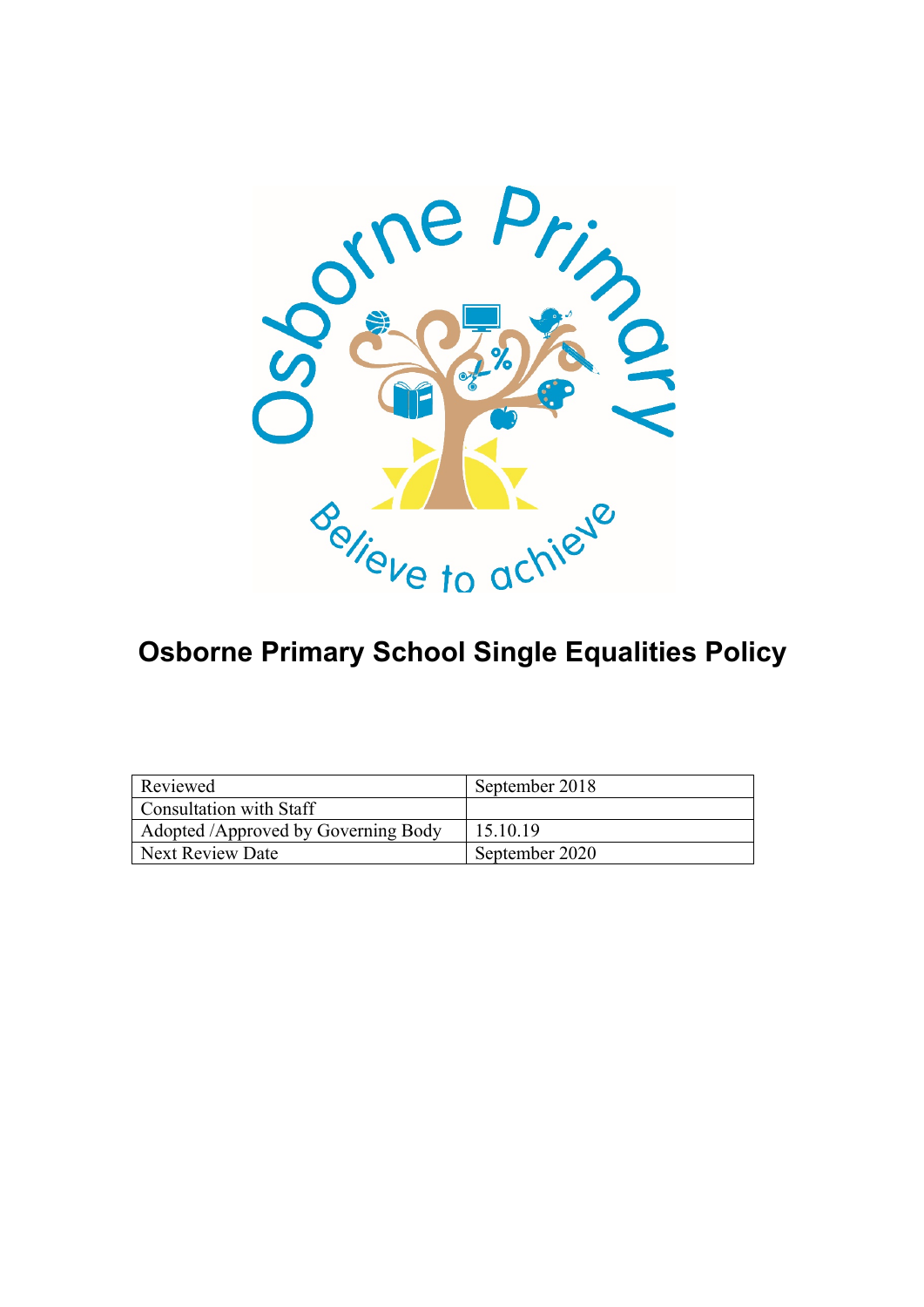## **Introduction**

This policy amalgamates all the equalities legislation into one single equality policy for Osborne Primary School.

## **Statement/Principles**

The policy outlines the commitment of staff and Governors to promote equality. This involves tackling the barriers which could lead to unequal outcomes so that there is equality of access and the diversity within the school community is celebrated and valued.

We believe that equality at Osborne should permeate all aspects of school life and is the responsibility of every member of the school and wider community. Every member of the school community should feel safe, secure, comfortable, welcome, valued and of equal worth. At Osborne equality is a key principle for treating all people the same irrespective of their gender, ethnicity, disability, religious beliefs/faith or tradition, sexual orientation, age or any other of the protected characteristics (Single Equalities Act 2010)

## **Monitoring and Review**

The staff members responsible for co-coordinating the monitoring and evaluation is the Inclusion Lead They will be responsible for:

- Providing updates on equalities legislation and the school's responsibilities in this regard
- Working closely with the governors

• Supporting positively the evaluation activities that monitor the impact and success of the policy on pupils from different groups in all elements of school life.

## **Policy Commitments**

## *Promoting Equality: Curriculum*

We aim to provide all our pupils with the opportunity to succeed. To achieve this we will ensure: • Curriculum planning reflects a commitment to equality

• The Osborne Curriculum prepares pupils for life in a diverse society and uses opportunities to reflect the background and experience of pupils and families in school including through the use of No Outsiders.

• The explicit teaching of school and British values

• There will be opportunities in the curriculum to explore concepts and issues related to identity and equality

• The promotion of attitudes and values that celebrate and respect diversity and challenge discriminatory behaviour and language wherever it occurs

• The use of images and materials which positively reflect a range of cultures, identities and lifestyles

## *Promoting Equality: Achievement*

There is a consistently high expectation of all pupils regardless of age, gender, ethnicity, ability, social background and sexual orientations. To secure the best possible outcomes we recognise that:

• Adults in the school will be expected to provide good, positive role models in their approach to all issues relating to equality of opportunity

• It is important to identify the particular needs of individuals and groups within the school and to use targeted interventions to narrow gaps in achievement

• A range of teaching methods is used throughout the school to ensure that effective learning takes place at all stages for all pupils

• All pupils are actively encouraged to engage fully in their own learning

## *Promoting Equality: The ethos and culture of school*

• At Osborne we are aware that those involved in the leadership of the school community are instrumental in demonstrating mutual respect between all members of the school community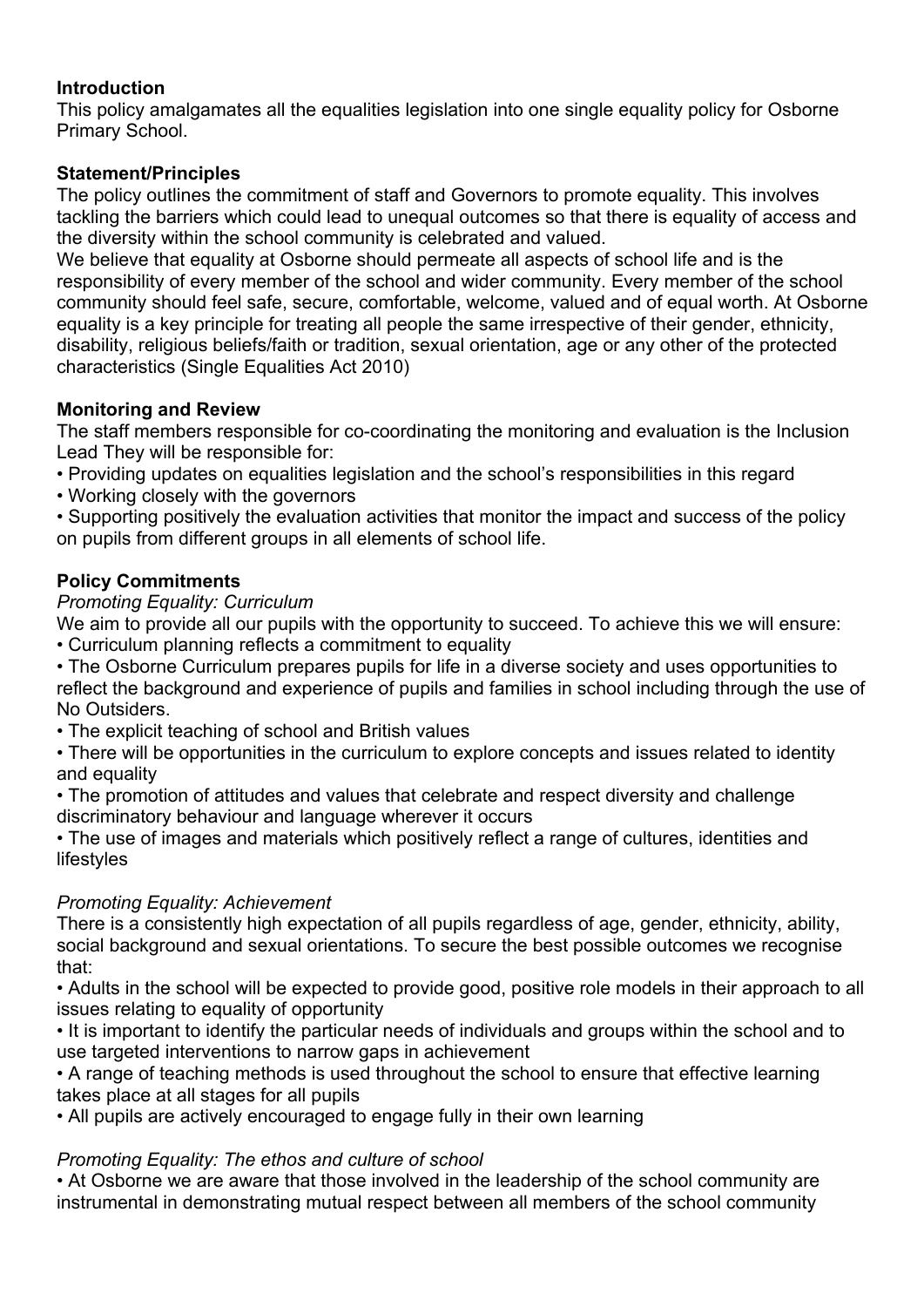• We strive to achieve a feeling of openness and tolerance which welcomes everyone to our school

- The children are to greet visitors with friendliness and respect
- The displays around school reflect diversity across all aspects of equality

• Reasonable adjustments will be made to ensure access for pupils, staff, parents and visitors with disabilities or other difficulties

• Provision is made to cater for cultural, moral and spiritual needs of all children both on and off site

• Pupil's views are actively encouraged and respected. Pupils are given an effective voice through class and school councils, pupil surveys and there are regular opportunities to engage with pupils about their learning and the life of the school

• Positive role models are used throughout the school to ensure that different groups of pupils feel welcomed and included

## *Promoting Equality: Staff Recruitment and Professional Development*

- Posts are advertised and open to the widest pool of applicants
- Employment policy and procedures are reviewed regularly to check conformity with legislation

## *Promoting Equality: Countering and Challenging Harassment and Bullying*

• The school counters and challenges all types of discriminatory behaviour and this is made clear to staff, pupils, parents and governors

• The school has a clear, agreed procedure for dealing with prejudice related bullying incidents

## *Promoting Equality: Partnerships with Parents/Carers and the Wider Community*

Osborne Primary School aims to work in partnership with parents/carers. We:

- Take action to encourage all parents/carers to participate in the life of the school
- Maintain good channels of communication
- Encourage members of the local community to join in school activities and celebrations
- Ensure that all parents/carers are made to feel welcome

## **Responsibility for the Policy**

At Osborne all members of the school community have a responsibility for promoting equalities:

The Governing Body has responsibility for ensuring that:

• The school complies with all equalities legislation relevant to the school community

• The school's equalities policy is maintained and updated regularly; and that equality schemes are easily identifiable

- The actions, procedures and strategies related to the policy are implemented
- The Governors will have an overview of

all prejudice related incidents or incidents which are a breach of this policy and ensure that appropriate action is taken in relation to these incidents

The Head Teacher and Senior Leadership Team has responsibility for:

- In partnership with the Governing Body, providing leadership and vision in respect of equality
- Overseeing the implementation of the equality policy and schemes
- Co-ordinating the activities related to equality and evaluating impact
- Ensuring that all who enter the school are aware of and comply with the equalities policy
- Ensuring that staff are aware of their responsibilities and are given relevant training and support
- Taking appropriate action in response to any prejudice related incidents

## All School Staff have responsibility for:

• The implementation of the school's equalities policy and schemes